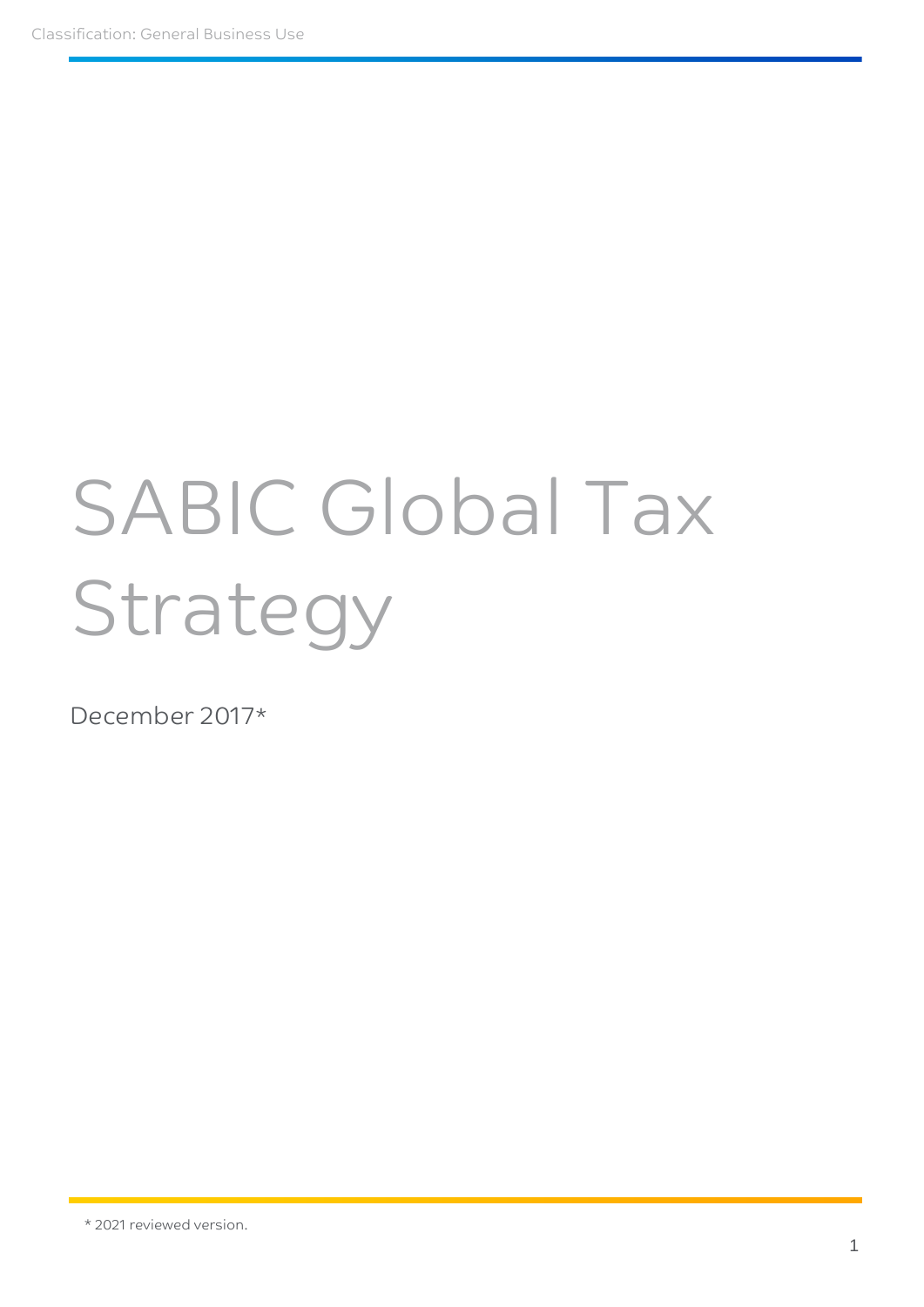#### SABIC Business & Growth Strategy

SABIC is a global chemicals company, headquartered in Riyadh, Saudi Arabia, that is 70 percent owned by Saudi Aramco and 30 percent owned by investors through the Tadawul, the Riyadh stock exchange. SABIC develops, manufactures and distributes chemicals, commodity and high performance plastics, fertilizers and metals with about 33,000 employees worldwide and operations in more than 50 countries.

SABIC's growth strategy is currently described in its 2025 Strategy, in which the SABIC Strategic Business Units (SBUs), comprising Petrochemicals, Agri-Nutrients and Specialties, are targeting revenues of US\$80 bln. The growth strategy is supported by active development of SABIC's Global Enterprise Model (GEM), consisting of extensive value chains that are continually developing. SABIC's Code of Ethics is a fundamental building block of SABIC's Strategy. The Code requires all SABIC employees and contractors to comply with the applicable laws and the Master Authority Schedule, which manages the delegation of executive approval levels for all material transactions.

The Executive Vice President Corporate Finance/Chief Financial Officer (CFO) is the member of SABIC's Executive Committee (ExCom) with responsibility for SABIC's tax function. The ExCom, which is chaired by the Chief Executive Officer / Vice Chairman, constantly requires compliance, including tax compliance, with laws and regulations in all countries where SABIC operates. This is reflected, for example, in the ExCom's sharp focus on security and safety compliance.

The CFO supports the growth strategy through partnering by the Corporate Finance function with the SBUs. This partnering is described in the Corporate Finance Strategy, which is updated annually through strategic initiatives and operational objectives with defined KPIs for each Corporate Finance department. The tax strategy aligns fully with a key objective in the Corporate Finance Strategy Map, i.e. trusted statutory reporting to external stakeholders. For these purposes, the Global Tax Strategy can be summarized as follows:

Ensure that SABIC maintains global tax compliance, protects SABIC's global assets base and reputation, partners with the Business and Corporate Functions to manage compliance and optimize decision-making, enhance stakeholder value and develop with the SBUs awareness of the GEM.

### Tax Operations

The strategy for tax operations is to: